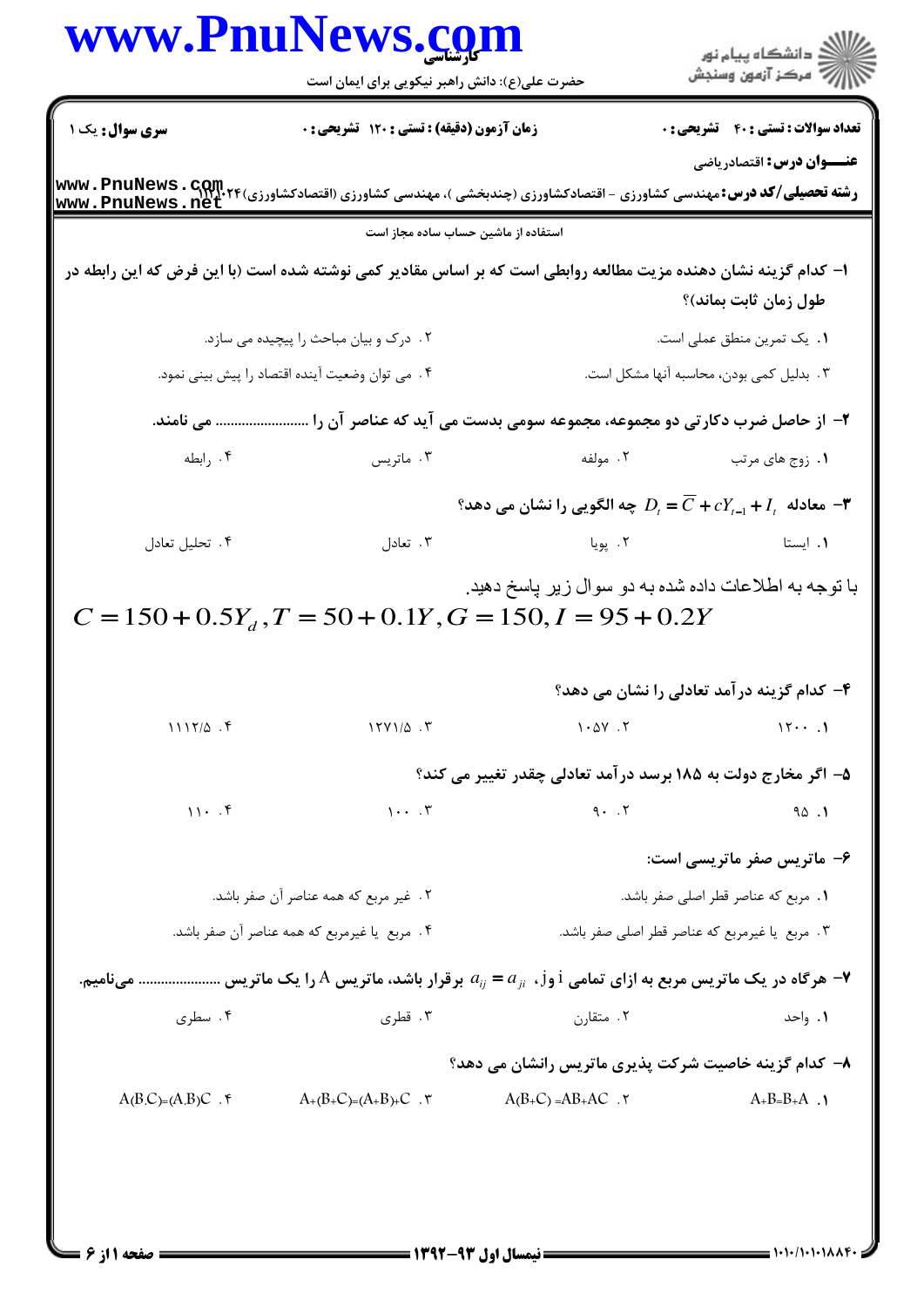|                                                                         | www.PnuNews.com<br>حضرت علی(ع): دانش راهبر نیکویی برای ایمان است                                                                                                               |                                                                                                       | ِ<br>∭ دانشڪاه پيام نور<br>∭ مرڪز آزمون وسنڊش      |
|-------------------------------------------------------------------------|--------------------------------------------------------------------------------------------------------------------------------------------------------------------------------|-------------------------------------------------------------------------------------------------------|----------------------------------------------------|
| سری سوال: ۱ یک                                                          | زمان آزمون (دقیقه) : تستی : ۱۲۰ تشریحی : ۰                                                                                                                                     |                                                                                                       | <b>تعداد سوالات : تستي : 40 - تشريحي : 0</b>       |
|                                                                         | <b>رشته تحصیلی/کد درس:</b> مهندسی کشاورزی - اقتصادکشاورزی (چندبخشی )، مهندسی کشاورزی (اقتصادکشاورزی)۲۴۰ <del>٬</del> ۱۳۴ <b>و www . PnuNews . net</b><br>  www . PnuNews . net |                                                                                                       | <b>عنـــوان درس:</b> اقتصادریاضی                   |
|                                                                         |                                                                                                                                                                                | دو ماتریس $A=\bigsqcup_{r,s}A=\bigsqcup_{r,s}A=\bigsqcup_{m.n}A$ و $A^{\pm}$ را برابر می نامیم هرگاه: |                                                    |
|                                                                         | $a_{ij} = b_{ij}, s = n, m = r$ .                                                                                                                                              |                                                                                                       | $a_{ij} = b_{ij}, r = n, m = s$ .                  |
|                                                                         | $a_{ij} = b_{ji}, s = n, m = r$ .                                                                                                                                              |                                                                                                       | $a_{ij} = b_{ji}$ , $r = n, m = s$ $\cdot$ $\cdot$ |
|                                                                         |                                                                                                                                                                                | ۱۰– حاصلضرب ماتریس معکوس در ماتریس اولیه برابر ماتریس  است.                                           |                                                    |
| ۰۴ معکوس                                                                | ۰۳ صفر                                                                                                                                                                         | ۰۲ قطری                                                                                               | ۰۱ واحد                                            |
|                                                                         |                                                                                                                                                                                |                                                                                                       | : ا- det $A^{-1}$ -11 برابر است با $det A^{-1}$    |
| $\frac{1}{\det A}$ . f                                                  | $\frac{1}{A^{-1}}$ . $\mathbf{r}$                                                                                                                                              | $A^{-1}$ . $\mathbf{Y}$                                                                               | $\mathbf{I}$ $\mathbf{I}$                          |
|                                                                         |                                                                                                                                                                                | <b>۱۲</b> - حاصل دترمینان یک ماتریس بالا مثلثی برابر است با:                                          |                                                    |
|                                                                         | ٢. حاصل ضرب عناصر قطر اصلى ماتريس                                                                                                                                              |                                                                                                       | 1. حاصل جمع تمام عناصر ماتريس                      |
|                                                                         | ۴. حاصل ضرب تمام عناصر ماتريس                                                                                                                                                  |                                                                                                       | ۰۳ حاصل جمع عناصر قطر اصلی ماتریس                  |
|                                                                         |                                                                                                                                                                                |                                                                                                       | ۱۳- نرم ماتریس روبرو برابر است با:                 |
| $A = \begin{bmatrix} 1 & 3 & 4 \\ 5 & 2 & 1 \\ 6 & 7 & 9 \end{bmatrix}$ |                                                                                                                                                                                |                                                                                                       |                                                    |
| $\Lambda$ . $\mathfrak{f}$                                              | 15.7                                                                                                                                                                           | YY.7                                                                                                  | 15.1                                               |
|                                                                         | ۱۴- اگر الگوی داده - ستاده را به صورت ماتریس MX+Y=X بنویسیم، I-M را ماتریس  می نامیم.                                                                                          |                                                                                                       |                                                    |
| ۴. معكوس لئونتيف                                                        | ۰۳ معکوس ضرایب فنی                                                                                                                                                             | ٢. لئونتيف                                                                                            | ۰۱ ضرایب فنی                                       |
|                                                                         |                                                                                                                                                                                |                                                                                                       | 15- اگر $\rm M$ و $\rm K$ دو ماتریس باشند آنگاه:   |
|                                                                         | $N(MK) \ge N(M)N(K)$ .                                                                                                                                                         |                                                                                                       | $N(MK) \leq N(M)N(K)$ .                            |
|                                                                         | $N(MK) \neq N(M)N(K)$ .                                                                                                                                                        |                                                                                                       | $N(MK) = N(M)N(K)$ .                               |
|                                                                         |                                                                                                                                                                                | ۱۶– در الگوی بسته داده - ستاده جواب کدام گزینه می باشد.                                               |                                                    |
| ۰۴ یک                                                                   | ۰۳ بی نهایت                                                                                                                                                                    | ۰۲ صفر                                                                                                | ۰۱ منحصر به فرد                                    |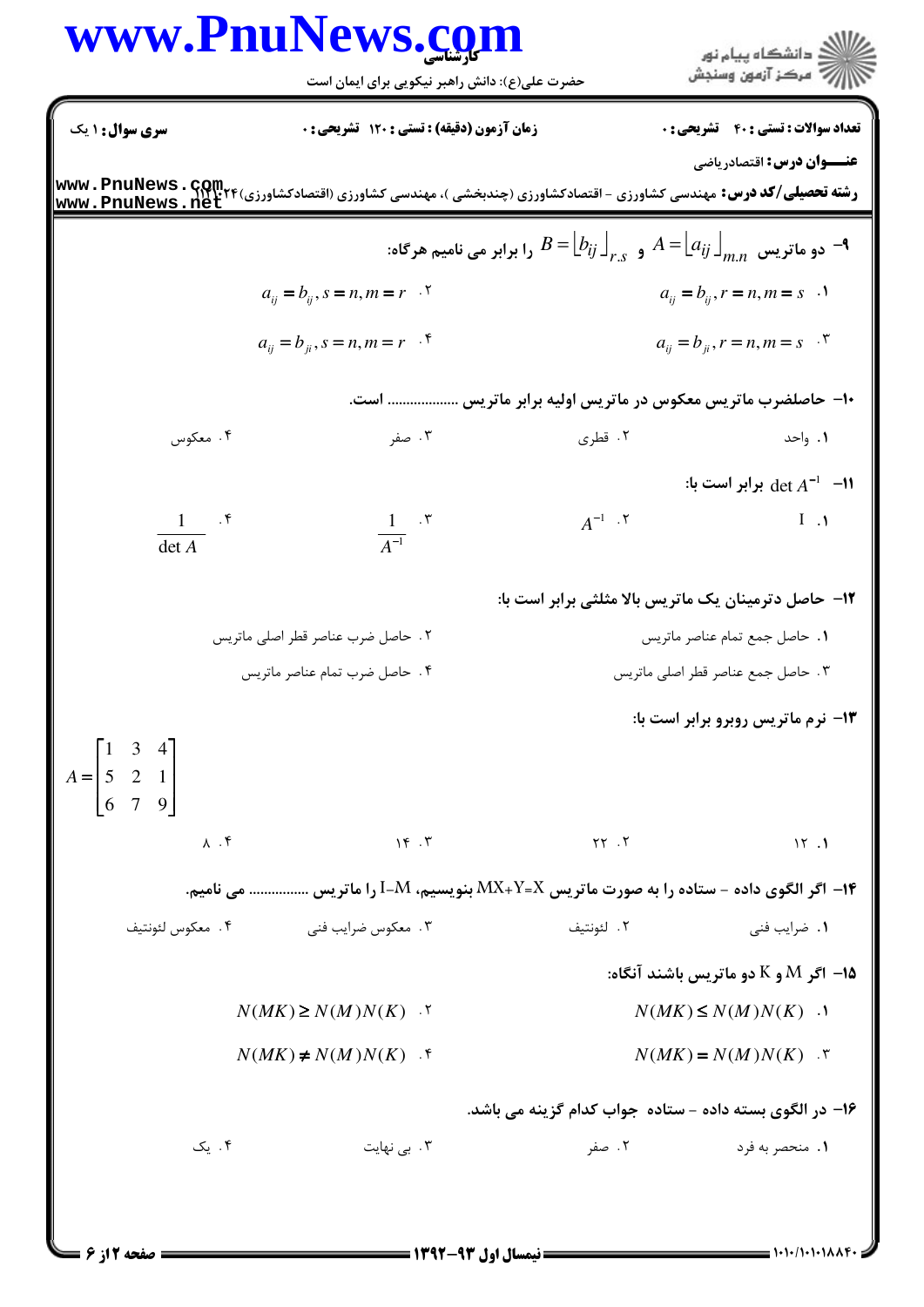|                                      | www.PnuNews.com<br>حضرت علی(ع): دانش راهبر نیکویی برای ایمان است |                                                                             | ِ<br>∭ دانشڪاه پيام نور<br>∭ مرڪز آزمون وسنڊش            |
|--------------------------------------|------------------------------------------------------------------|-----------------------------------------------------------------------------|----------------------------------------------------------|
| سری سوال : ۱ یک                      | زمان آزمون (دقیقه) : تستی : ۱۲۰ تشریحی : ۰                       |                                                                             | <b>تعداد سوالات : تستی : 40 - تشریحی : 0</b>             |
|                                      |                                                                  |                                                                             | <b>عنـــوان درس:</b> اقتصادریاضی                         |
|                                      |                                                                  | ۱۷- روش هندسی برای حل مسائل برنامه ریزی خطی زمانی قابل استفاده است که:      |                                                          |
|                                      | ۲ . بیشتر از دو متغیر تصمیم وجود نداشته باشد.                    |                                                                             | ٠. بيشتر از يک متغير تصميم وجود داشته باشد.              |
|                                      | ۴. بيشتر از يک متغير تصميم وجود نداشته باشد.                     |                                                                             | ۰۳ بیشتر از دو متغیر تصمیم وجود داشته باشد.              |
|                                      |                                                                  |                                                                             | با توجه به معادله های داده شده به دو سوال زیر پاسخ دهید. |
| $Min: Z = 120X_1 + 60X_2$            |                                                                  |                                                                             |                                                          |
| S.t.                                 |                                                                  |                                                                             |                                                          |
| $2X_1 + \frac{1}{2}X_2 \ge 4$        |                                                                  |                                                                             |                                                          |
| $X_1 + X_2 \ge 3$                    |                                                                  |                                                                             |                                                          |
| $X_1, X_2 \ge 0$                     |                                                                  |                                                                             |                                                          |
|                                      |                                                                  |                                                                             | 1 <b>۸</b> - مختصات نقطه بهينه كدام است؟                 |
| $(0,0)$ .*                           | $\left(\frac{5}{3}, \frac{4}{3}\right)$ . \"                     | $(0,\lambda)$ .                                                             | $(3,0)$ $\cdot$ <sup>1</sup>                             |
|                                      |                                                                  |                                                                             | 1۹- تابع هدف برابر است با:                               |
| $\uparrow \wedge \cdot$ . $\uparrow$ | $\mathbf{y} \cdot \mathbf{y} \cdot \mathbf{y}$                   | $Y \cdot \cdot \cdot Y$                                                     | $\mathbf{r} \mathbf{s} \cdot \mathbf{v}$                 |
|                                      |                                                                  |                                                                             |                                                          |
|                                      |                                                                  | <b>۲۰</b> - در ابتدا متغیرهای کمکی (S) با چه ضریبی وارد تابع هدف می شوند؟   |                                                          |
|                                      | ۰۲ یک                                                            |                                                                             | ۰۱ صفر                                                   |
|                                      | ۰۴ برای متغیرهای مختلف متفاوت است.                               |                                                                             | ۰۳ ضریبهای برآورد شده                                    |
|                                      |                                                                  | <b>۲۱</b> - مقادیر مربوط به متغیرهای کمکی (S) در جدول نهایی را چه می نامیم. |                                                          |
| ۰۴ ضرایب متغیر غیر پایه              | ۰۳ مضارب سیمپلکس                                                 | ٠٢ ضرايب متغير پايه                                                         | ٠١. ضرايب فني                                            |
|                                      |                                                                  |                                                                             | ٢٢- مساله ثانويه معادله زير برابر است با:                |
| $Max:Z = aX$                         |                                                                  |                                                                             |                                                          |
| S.t.                                 |                                                                  |                                                                             |                                                          |
| $BX \leq b$<br>$X \geq 0$            |                                                                  |                                                                             |                                                          |
| $Min:Z = aX$                         | $Min:Z = bX$ .                                                   | $Min:Z = bY$                                                                | $Min: Z = aY$ .                                          |
| S.t.                                 | S.t.                                                             | S.t.                                                                        | S.t.                                                     |
| $B'X \ge b$                          | $B'X \ge a$                                                      | $B'Y \ge a$                                                                 | $B'Y \ge b$                                              |
| $X \geq 0$                           | $X \geq 0$                                                       | $Y \geq 0$                                                                  | $Y \geq 0$                                               |
|                                      |                                                                  |                                                                             |                                                          |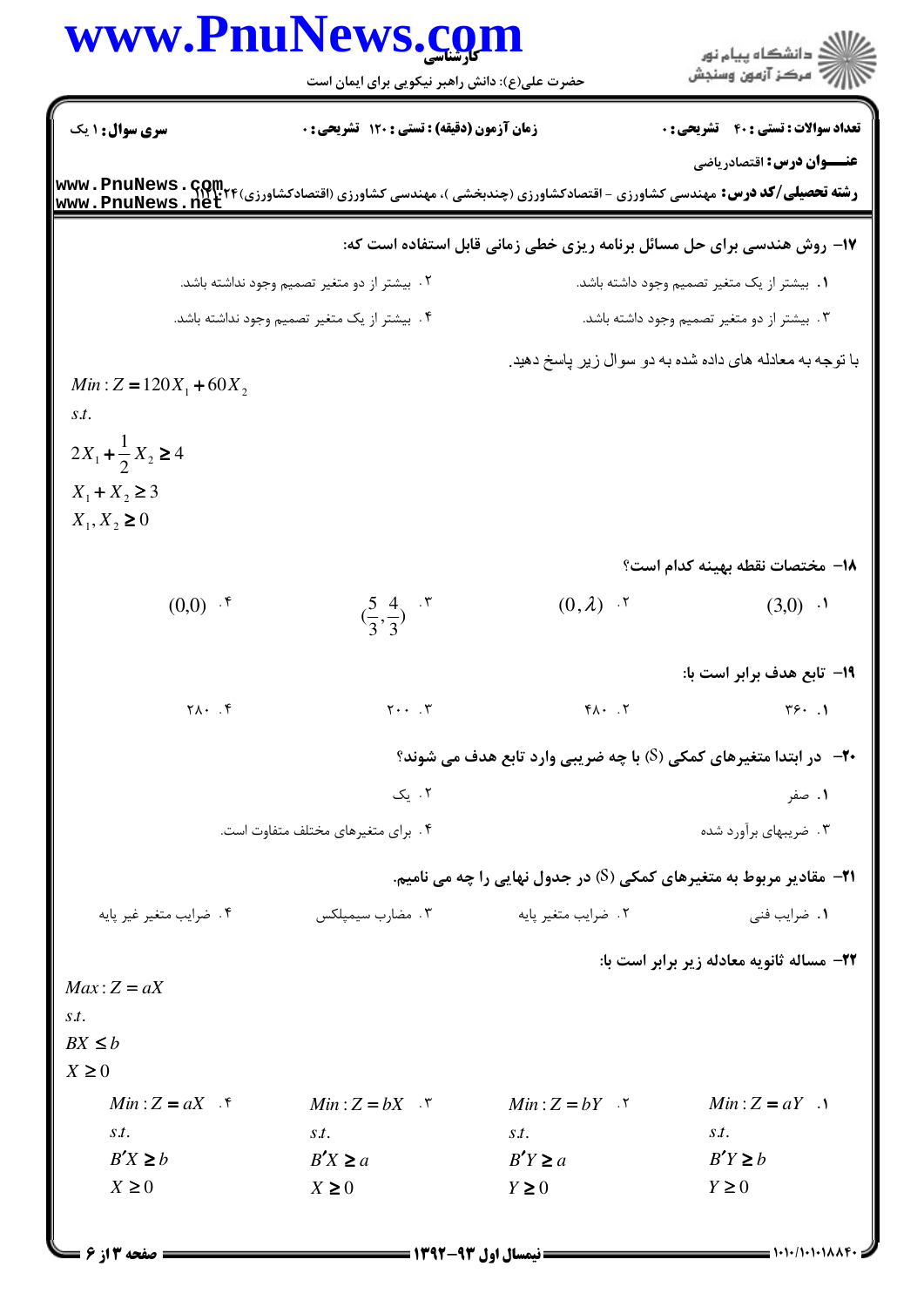|                               | www.PnuNews.com                                                                          |                                                                                      |                                                                |
|-------------------------------|------------------------------------------------------------------------------------------|--------------------------------------------------------------------------------------|----------------------------------------------------------------|
|                               | حضرت علی(ع): دانش راهبر نیکویی برای ایمان است                                            |                                                                                      | الا دانشگاه پيام نور<br>الا مرکز آزمون وسنجش                   |
| سری سوال: ۱ یک                | زمان آزمون (دقیقه) : تستی : ۱۲۰ تشریحی : ۰                                               |                                                                                      | <b>تعداد سوالات : تستی : 40 - تشریحی : 0</b>                   |
|                               |                                                                                          |                                                                                      | <b>عنـــوان درس:</b> اقتصادریاضی                               |
|                               |                                                                                          |                                                                                      | ۲۳– از نظر هندسی مشتق تابع در هر نقطه:                         |
|                               |                                                                                          | ١. برابر باشيب خطى است كه از آن نقطه و مبداء مختصات مى گذرد.                         |                                                                |
|                               |                                                                                          | ۰۲ برابر با مقدار y (محور عمودی) است که آن نقطه را نشان میدهد.                       |                                                                |
|                               |                                                                                          |                                                                                      | ۰۳ برابر با شیب خط مماس بر نمودار تابع در آن نقطه است.         |
|                               |                                                                                          | ۰۴ برابر با مقدار x (محور افقی) است که آن نقطه را نشان میدهد.                        |                                                                |
|                               |                                                                                          |                                                                                      | -۱۴ هشتق مرتبه ۳ ام تابع $\frac{1}{2(X+2)^2} = Y$ کدام است $Y$ |
| $-48(2x+2)^{-4}$ .            | $+4(2X+2)^{-3}$ .                                                                        | $-(2X+2)^{-4}$ .                                                                     | $-6(2X+2)^{-4}$ .                                              |
|                               |                                                                                          | ۲۵– اگر مشتق مرتبه دوم تابعی به ازای نقطه داده شده منفی باشد تابع در نقطه داده شده : |                                                                |
|                               | ۲ . حداقل است.                                                                           |                                                                                      | ۰۱ حداکثر است.                                                 |
|                               | ۴. دارای نقطه عطف است.                                                                   |                                                                                      | ۰۳ تغییر جهت تقعر می دهد.                                      |
|                               |                                                                                          |                                                                                      | - با توجه به اطلاعات داده شده به دو سوال زير پاسخ دهيد:        |
| $TU_x = 5 + 16x - 4x^2$       |                                                                                          |                                                                                      |                                                                |
|                               |                                                                                          |                                                                                      | ۲۶- تابع مطلوبیت نهایی برابر است با:                           |
| $\lambda X - \Delta$ .        | $YX-\gamma$ . $Y$                                                                        | $\lambda X-\lambda \xi$ . Y                                                          | $Y - Y$ . 1                                                    |
|                               |                                                                                          | <b>۲۷- مطلوبیت کل مصرف کننده در چه مقدار x حداکثر می شود؟</b>                        |                                                                |
| $\mathbf{r}$ . $\mathbf{r}$   | $\Delta$ . $\Upsilon$                                                                    | $Y \cdot Y$                                                                          | F.1                                                            |
|                               |                                                                                          |                                                                                      | ۲۸- انتگرال یک منحنی برابر است با:                             |
| ۰۴ نقطه عطف منحنى             | ۰۳ مساحت زیر منحنی                                                                       | ۲. جهت تقعر منحنى                                                                    | <b>۱.</b> شیب منحنی                                            |
|                               |                                                                                          | ۲۹– کدام گزینه کاربرد انتگرال در اقتصاد را نشان می دهد؟                              |                                                                |
|                               | ٠٢ محاسبه تغيير سرمايه                                                                   |                                                                                      | ۰۱ محاسبه متغیرهای نهایی از توابع کل                           |
|                               | ۰۴ محاسبه مازاد مصرف کننده                                                               | ۰۳ محاسبه تعادل عرضه و تقاضا                                                         |                                                                |
|                               | و تابع عرضه به صورت 2X+20=(S(x) باشد مازاد رفاه تولید کننده در قیمت 20=(p=50 چقدر است؟ = |                                                                                      |                                                                |
| $\mathbf{y} \cdot \mathbf{y}$ | $\mathbf{Y} \cdot \cdot \mathbf{Y}$                                                      | $\begin{bmatrix} 5 & 0 \\ 0 & 1 \end{bmatrix}$                                       |                                                                |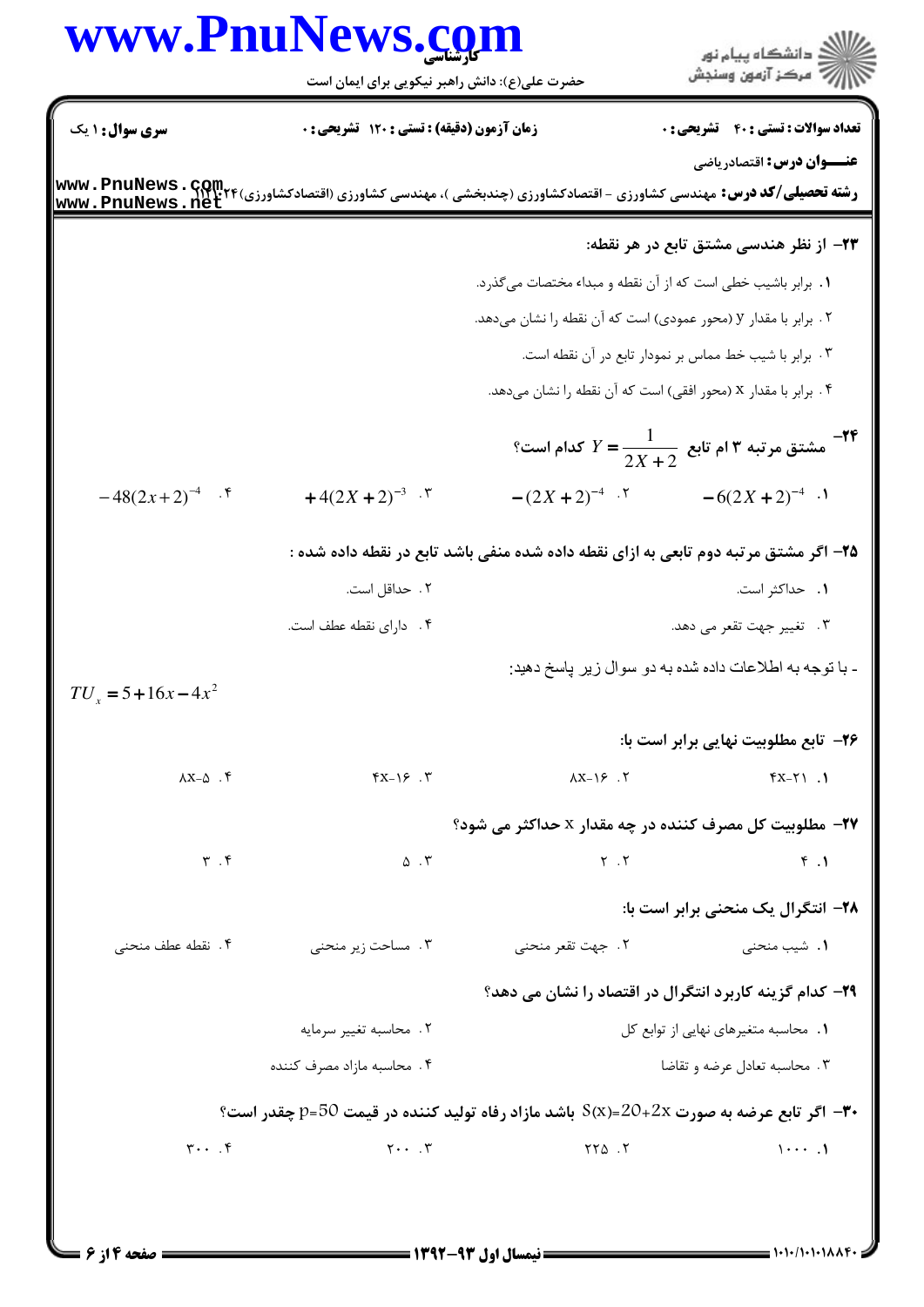|                                                                                                                                                                    | www.PnuNews. <u>co</u> m<br>حضرت علی(ع): دانش راهبر نیکویی برای ایمان است         |                                            | ر<br>استگاه پيام نور<br>استر آزمون وسنڊش                                                                                             |
|--------------------------------------------------------------------------------------------------------------------------------------------------------------------|-----------------------------------------------------------------------------------|--------------------------------------------|--------------------------------------------------------------------------------------------------------------------------------------|
| <b>سری سوال : ۱ یک</b>                                                                                                                                             | زمان آزمون (دقیقه) : تستی : ۱۲۰ تشریحی : ۰                                        |                                            | <b>تعداد سوالات : تستی : 40 - تشریحی : 0</b>                                                                                         |
| www.PnuNews.net                                                                                                                                                    |                                                                                   |                                            | <b>عنـــوان درس:</b> اقتصادریاضی                                                                                                     |
|                                                                                                                                                                    |                                                                                   |                                            | <b>٣١</b> - ضريب جيني برابر با صفر به اين معنى است كه:                                                                               |
|                                                                                                                                                                    | ٢. توزيع درآمد كاملأ عادلانه                                                      |                                            | 1. توزيع درآمد ناعادلانه                                                                                                             |
|                                                                                                                                                                    | ۰۴ ذخيره سرمايه برابر با صفر                                                      |                                            | ۰۳ حجم سرمايه برابر صفر                                                                                                              |
|                                                                                                                                                                    | ۳۲– اگر عوامل تولید جانشین نسبی همدیگر باشند می توان ضابطه تولید را در فرم  نوشت. |                                            |                                                                                                                                      |
| ۰۴ کاب داگلاس                                                                                                                                                      | ۰۳ ترانسلوگ                                                                       | ۰۲ ترانسندنتال                             | ٠١. تابع توليد لئونتيف                                                                                                               |
|                                                                                                                                                                    |                                                                                   |                                            | $x_1 \cdot x_2$ اگر تابع مطلوبیت فردی به صورت $\displaystyle \frac{x_1}{\alpha_1}, \frac{x_2}{\alpha_2}$ باشد دو کالای $x_1$ و $x_2$ |
| ۰۴ مستقل از هم                                                                                                                                                     | ۰۳ جانشینی نسبی                                                                   | ٠٢ كاملا مكمل                              | ٠١. جانشين مطلق                                                                                                                      |
| $Y = 2L^{\frac{1}{2}}K^{\frac{1}{2}}$                                                                                                                              |                                                                                   |                                            | ۰۳۴ نرخ نهایی جانشینی فنی ${\rm L}$ برای ${\rm K}$ را برای تابع تولید زیر محاسبه کنید: $-$ ۳۴                                        |
| $-\frac{L}{K}$ $\cdot$ $\frac{1}{K}$                                                                                                                               | $-\frac{K}{L}$ $\cdot$ $\cdot$                                                    | $\frac{L}{K}$ . $\frac{K}{K}$              | $\frac{K}{L}$ .                                                                                                                      |
|                                                                                                                                                                    |                                                                                   |                                            | ° کشش جزئی تابع تولید $Z^4$ $Z^3$ = $Y$ نسبت به سرمایه چقدر است $\bullet$                                                            |
|                                                                                                                                                                    | $\lambda \cdot \mathfrak{f}$ $\gamma \cdot \mathfrak{r}$                          | $\mathbf{r}$ . $\mathbf{r}$                | $F \cdot 1$                                                                                                                          |
|                                                                                                                                                                    |                                                                                   |                                            | $x'' = \alpha x + (1 - \alpha)x', 0 \le \alpha \le 1$ را یک تابع شبه مقعر می نامیم هرگاه به ازای $\alpha \le 1$                      |
| $f(x'') \geq \alpha f(x) + (1-\alpha)f(x')$ .                                                                                                                      |                                                                                   | $f(x'') > \alpha f(x) + (1-\alpha)f(x')$ . |                                                                                                                                      |
| $f(x'') \leq \alpha f(x) + (1-\alpha)f(x')$ .                                                                                                                      |                                                                                   |                                            | $f(x'') < \alpha f(x) + (1-\alpha)f(x')$ .                                                                                           |
|                                                                                                                                                                    |                                                                                   |                                            | ۳۷- تابع چند متغیره دارای ماکزیمم خواهد بود اگر:                                                                                     |
|                                                                                                                                                                    |                                                                                   |                                            | ۰۱ علامت تمام ریشه های مشخصه ماتریس H مثبت باشد.                                                                                     |
| ۲ . علامت <sub>ر</sub> یشه های مشخصه ماتریس H مثبت و منفی باشد.<br>۰۴ تمام ریشه های مشخصه ماتریس H برابر صفر باشد.<br>$U = X_1^2 X_2^2, I = 200, P_1 = 4, P_2 = 2$ |                                                                                   |                                            | ۰۳ ملامت تمام ریشه های مشخصه ماتریس H منفی باشد.                                                                                     |
|                                                                                                                                                                    |                                                                                   |                                            | با توجه به معادله داده شده به دو سوال زیر پاسخ دهید:                                                                                 |
|                                                                                                                                                                    |                                                                                   |                                            | ° هقادیر $X_1,X_2$ که مطلوبیت مصرف کننده را حداکثر می کند چقدر است $\bullet$                                                         |
|                                                                                                                                                                    | $X_1 = 40, X_2 = 80$ .                                                            |                                            | $X_1 = 50, X_2 = 25$                                                                                                                 |
|                                                                                                                                                                    | $X_1 = 25, X_2 = 50$ .                                                            |                                            | $X_1 = 40, X_2 = 20$ .                                                                                                               |

**= نیمسال اول ۹۳-۱۳۹۲ ـــــــ** 

**= صفحه 5 از 6 =** 

 $=$   $\sum_{i=1}^{n}$